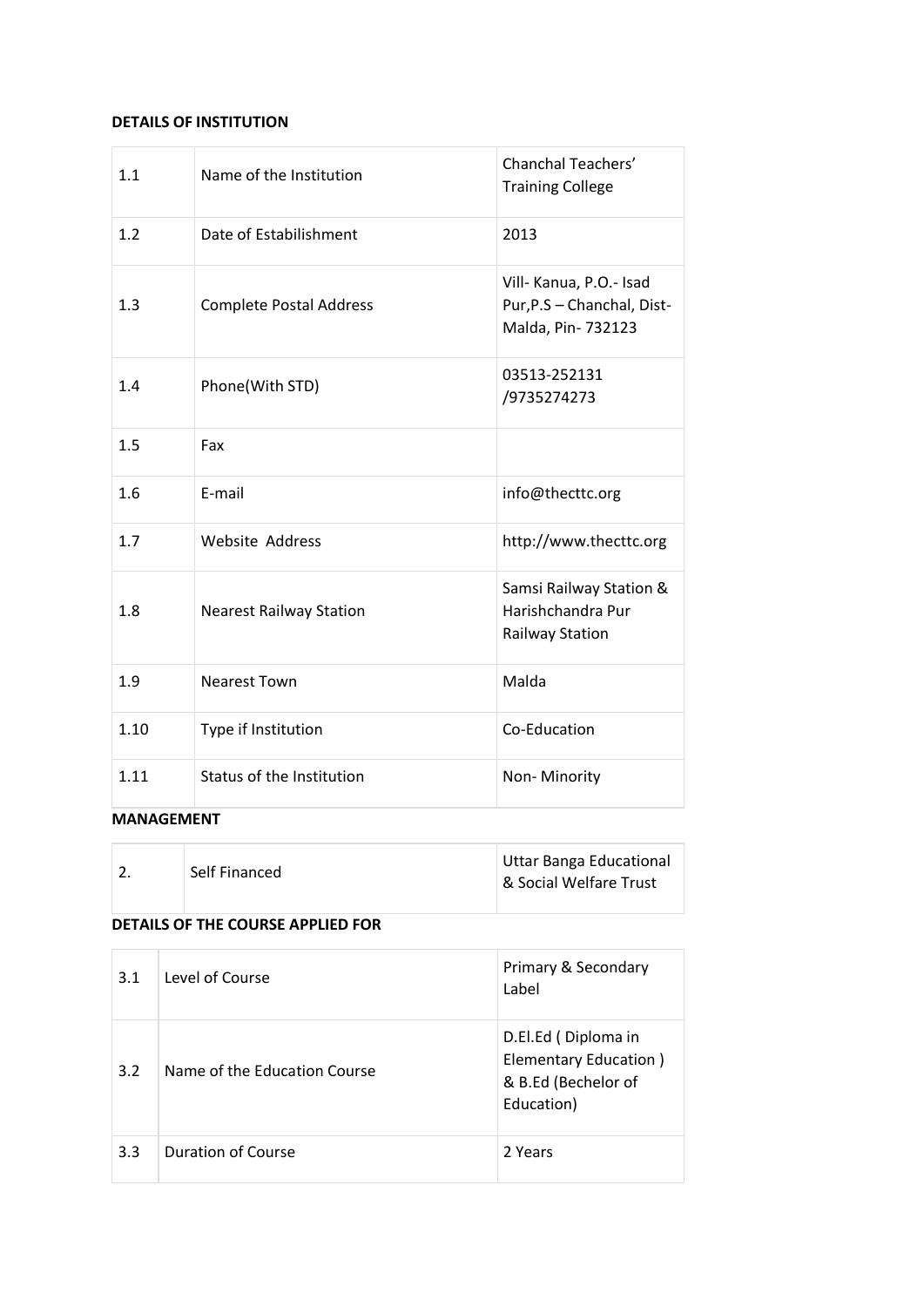| 3.4 | <b>Course Conducting Procedure</b>                | Face to Face (Bengali &<br>English Medium)                                                                                                                         |
|-----|---------------------------------------------------|--------------------------------------------------------------------------------------------------------------------------------------------------------------------|
| 3.5 | Proposed Intake                                   | D.El.Ed - 100 (Two<br>Units) & B.Ed - 100 (Two<br>Units)                                                                                                           |
| 3.6 | Academic Session from which Course was<br>started | 2016-17                                                                                                                                                            |
| 3.7 | Details of Affillation Body                       |                                                                                                                                                                    |
|     | 3.7.1 For B.Ed Course:                            | The West Bengal<br>University of Teachers'<br>Training, Education<br>Planning &<br>Administration 25/2 and<br>25/3, Ballygunge Circular<br>Road, Kolkata - 700019. |
|     | 3.7.2 For D.El.Ed Course:                         | West Bengal Board of<br>Primary Education,<br>Acharya Prafulla<br>Chandra Bhavan, DK<br>7/1, Sector II,<br>Bidhannagar, Kolkata -<br>91.                           |

### **LAND**

| 4.1 | Land Area In Sq. Mtr                               | 4048.330<br>Sq. Mtr or<br>100<br>decimals |
|-----|----------------------------------------------------|-------------------------------------------|
| 4.2 | Title of the Land                                  | Ownership<br><b>Basis</b>                 |
| 4.3 | Title of the Land (on Leased)                      | Does not<br>arise                         |
| 4.4 | Duration of the Lease                              | Does not<br>arise                         |
| 4.5 | Land Use Certification for Educational Institution | Yes                                       |

**BUILDING**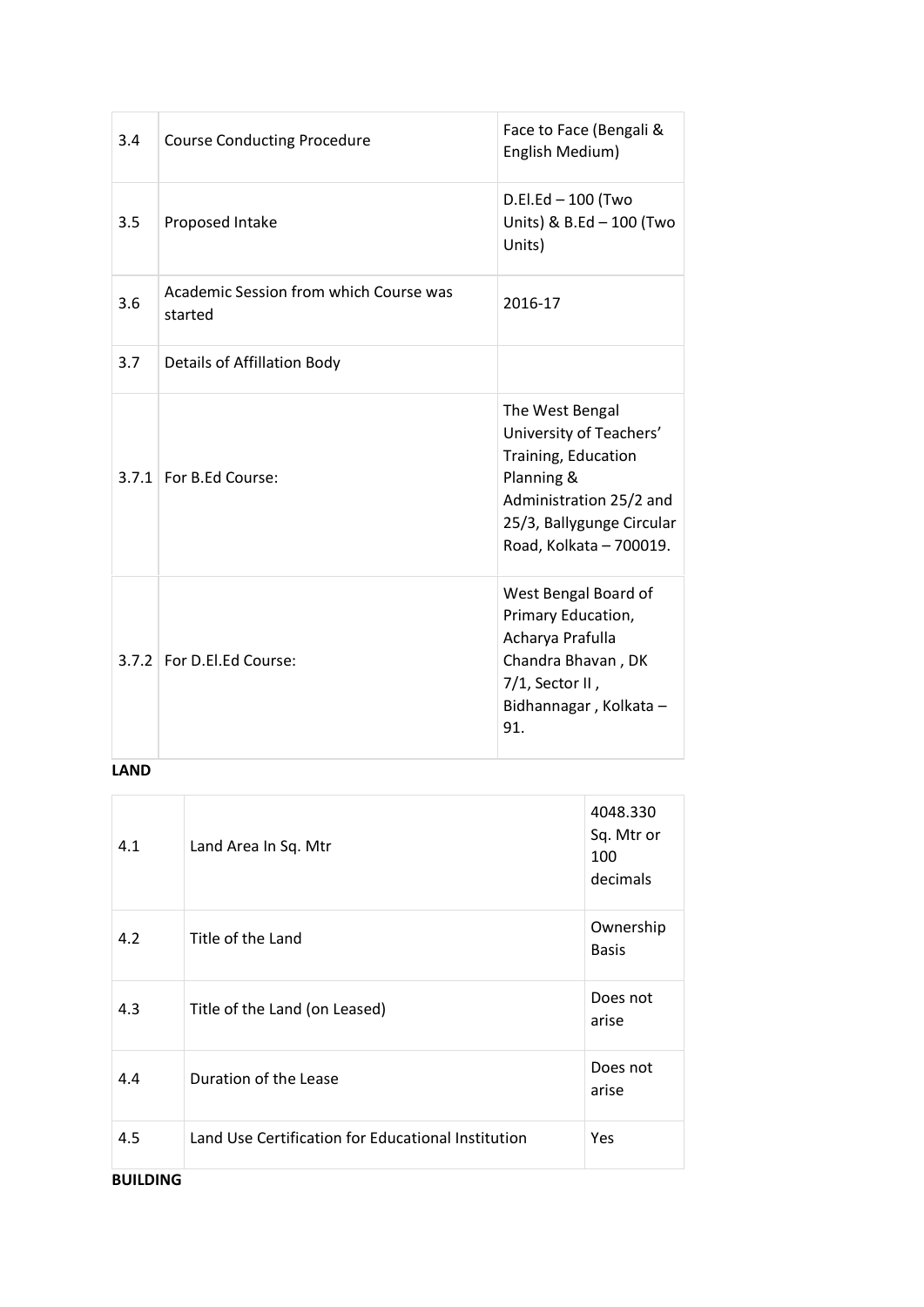| 5.1 | Construction of the Building Complete | <b>YES</b>                                     |
|-----|---------------------------------------|------------------------------------------------|
| 5.2 | Building is yet to be Constructed     | <b>NO</b>                                      |
| 5.3 | <b>Building is Fire Safety Proof</b>  | <b>YES</b>                                     |
| 5.4 | Building is disabled friendly         | <b>YES</b>                                     |
| 5.5 | Common Room for Boys/Girls available  | <b>YES</b>                                     |
| 5.6 | Date of Completion of the Building    | 31-07-2015                                     |
| 5.7 | Covered Area of in Sq. Mtr            | 4008.007<br>Sq. Mtr or<br>43126.157<br>Sq. fit |
| 5.8 | Number of Class-Rooms                 | $4+4=8$                                        |
| 5.9 | <b>Others Facility</b>                | <b>YES</b>                                     |

#### **LIBRARY**

| 6.1 | The Library has separate Reference/Journal/Reading<br>Room Section   | <b>YES</b>              |
|-----|----------------------------------------------------------------------|-------------------------|
| 6.2 | Number of Books in the Library                                       | 4020                    |
| 6.3 | Total Number of Educational Journals/Periodical<br>Subscribed        | 20 (Twenty<br>Nos.)     |
| 6.4 | Number of Encyclopedias in the reference Section of the<br>Library   | 26 (Twenty<br>Six Sets) |
| 6.5 | Number of Books available in the reference Section of<br>the Library | 1000                    |
| 6.6 | Seating Capacity of the Reading Room of the Library                  | 200                     |

# **INSTRUCTIONAL FACILITIES**

÷

|  | 7.1 Details of Laboratories Available | Curriculum<br>Laboratory,<br>ET & |
|--|---------------------------------------|-----------------------------------|
|--|---------------------------------------|-----------------------------------|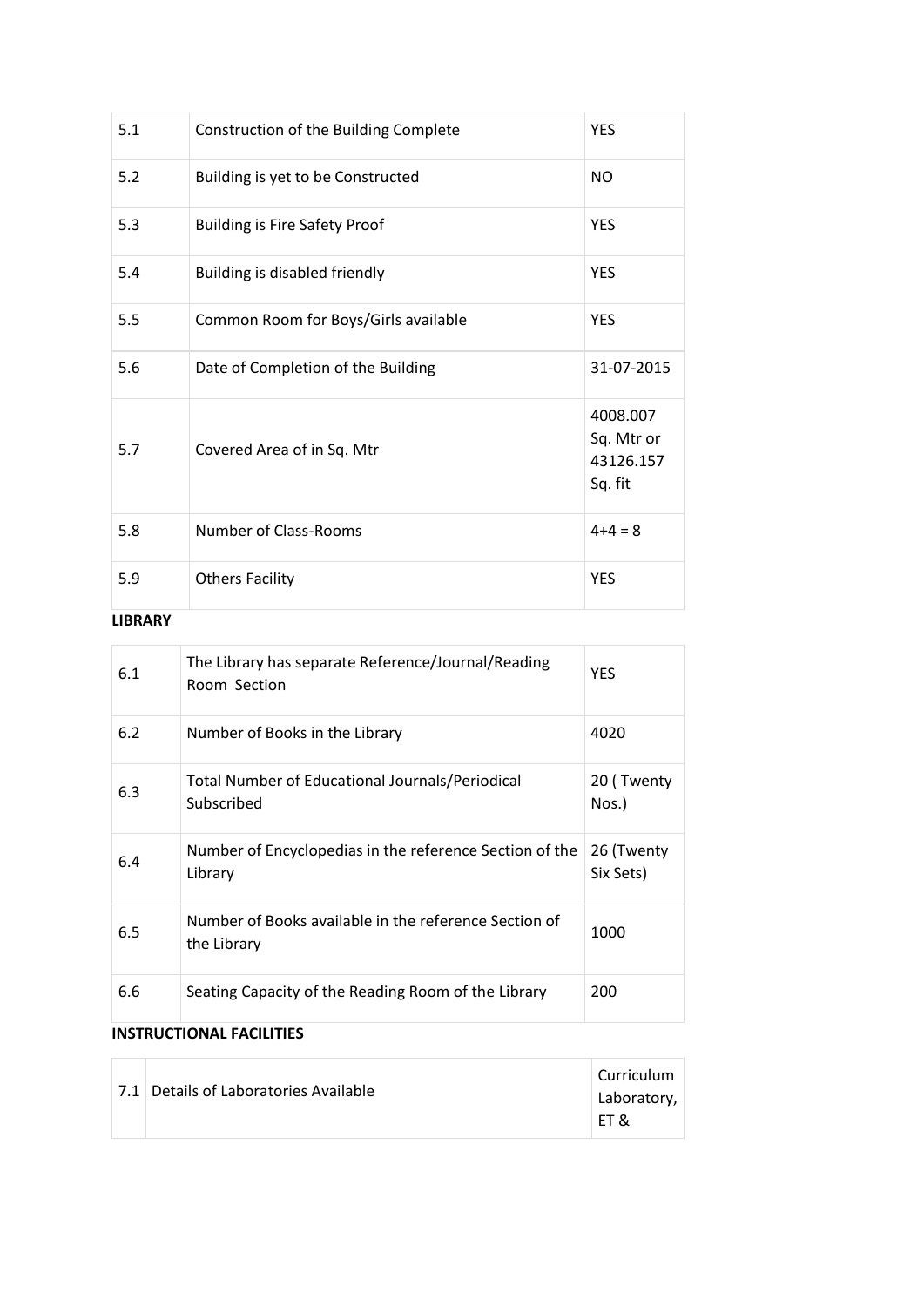|     |                                                                           | Psychology<br>Laboratory |
|-----|---------------------------------------------------------------------------|--------------------------|
| 7.2 | Arrangement Made for Practice Teaching                                    | <b>YES</b>               |
| 7.3 | Number of School(s) for Practice Teaching for B.Ed & D.El.Ed<br>Courses : |                          |

### **7.3.1 For B.Ed Section :**

- 1. Dariapur Imampur Barambol High School (H.S)
- 2. Kaligram High School (H.S)
- 3. Kaligram Girls High School
- 4. Kanua Bhawanipur High School (H.S)
- 5. Kharba H.N Agril High School (H.S)
- 6. Sahoorgachhi B.Pur M.N.H. High School
- 7. Kanua Bhawanipur K.R.H.N.High Madrasah (H.S)
- 8. Birasthali High School (H.S)
- 9. Sitalpur Mobarakpur High School (H.S)
- 10.Tulshihata High School(H.S)

### **7.3.2 For D.El.Ed Section :**

- 1. Sihipur Hari Para Primary School
- 2. Ranikamat Primary School
- 3. Sihi Pur MGD. Primary School
- 4. Surat Pur Primary School
- 5. Chanchal Siddheswary Primary School
- 6. Kaligram Jr.Basic School
- 7. Kanua S.P. Primary School
- 8. Haripara Jelepara Primary School
- 9. Rahamat Pur Primary School
- 10. Kanua Bhawanipur Primary School

#### **MANPOWER**

| 8.1 | Details of Proposed/Appointed Teaching Staff |
|-----|----------------------------------------------|
|     |                                              |